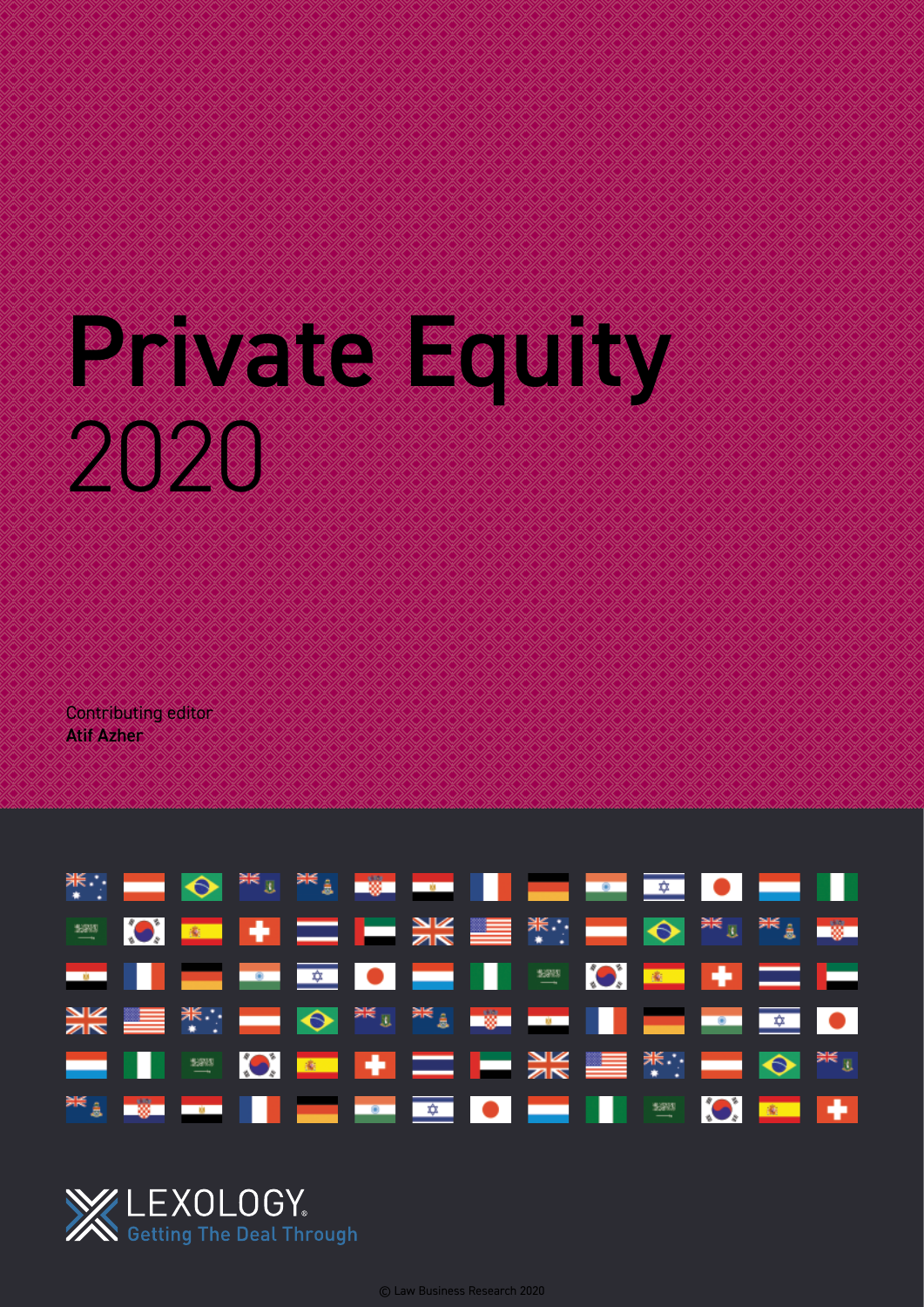#### Publisher Tom Barnes

tom.barnes@lbresearch.com

**Subscriptions** Claire Bagnall claire.bagnall@lbresearch.com

#### Senior business development manager Adam Sargent

adam.sargent@gettingthedealthrough.com

#### Published by

Law Business Research Ltd Meridian House, 34-35 Farringdon Street London, EC4A 4HL, UK

The information provided in this publication is general and may not apply in a specific situation. Legal advice should always be sought before taking any legal action based on the information provided. This information is not intended to create, nor does receipt of it constitute, a lawyer– client relationship. The publishers and authors accept no responsibility for any acts or omissions contained herein. The information provided was verified between January and February 2020. Be advised that this is a developing area.

© Law Business Research Ltd 2020 No photocopying without a CLA licence. First published 2005 Sixteenth edition ISBN 978-1-83862-245-9

Printed and distributed by Encompass Print Solutions Tel: 0844 2480 112



# **Private Equity** 2020

Contributing editor Atif Azher Simpson Thacher & Bartlett LLP

Lexology Getting The Deal Through is delighted to publish the sixteenth edition of *Private Equity*, which is available in print and online at www.lexology.com/gtdt.

Lexology Getting The Deal Through provides international expert analysis in key areas of law, practice and regulation for corporate counsel, cross-border legal practitioners, and company directors and officers.

Throughout this edition, and following the unique Lexology Getting The Deal Through format, the same key questions are answered by leading practitioners in each of the jurisdictions featured. Our coverage this year includes new chapters on France, Spain and the United Arab Emirates. The report is divided into two sections: the first deals with fund formation in 17 jurisdictions and the second deals with transactions in 20 jurisdictions.

Lexology Getting The Deal Through titles are published annually in print. Please ensure you are referring to the latest edition or to the online version at www.lexology.com/gtdt.

Every effort has been made to cover all matters of concern to readers. However, specific legal advice should always be sought from experienced local advisers.

Lexology Getting The Deal Through gratefully acknowledges the efforts of all the contributors to this volume, who were chosen for their recognised expertise. We extend special thanks to the contributing editor, Atif Azher of Simpson Thacher & Bartlett LLP, for his assistance with this volume, and also extend thanks to Bill Curbow of Simpson Thacher & Bartlett LLP, the former contributing editor, who helped to shape the publication to date.



London March 2020

Reproduced with permission from Law Business Research Ltd This article was first published in May 2020 For further information please contact editorial@gettingthedealthrough.com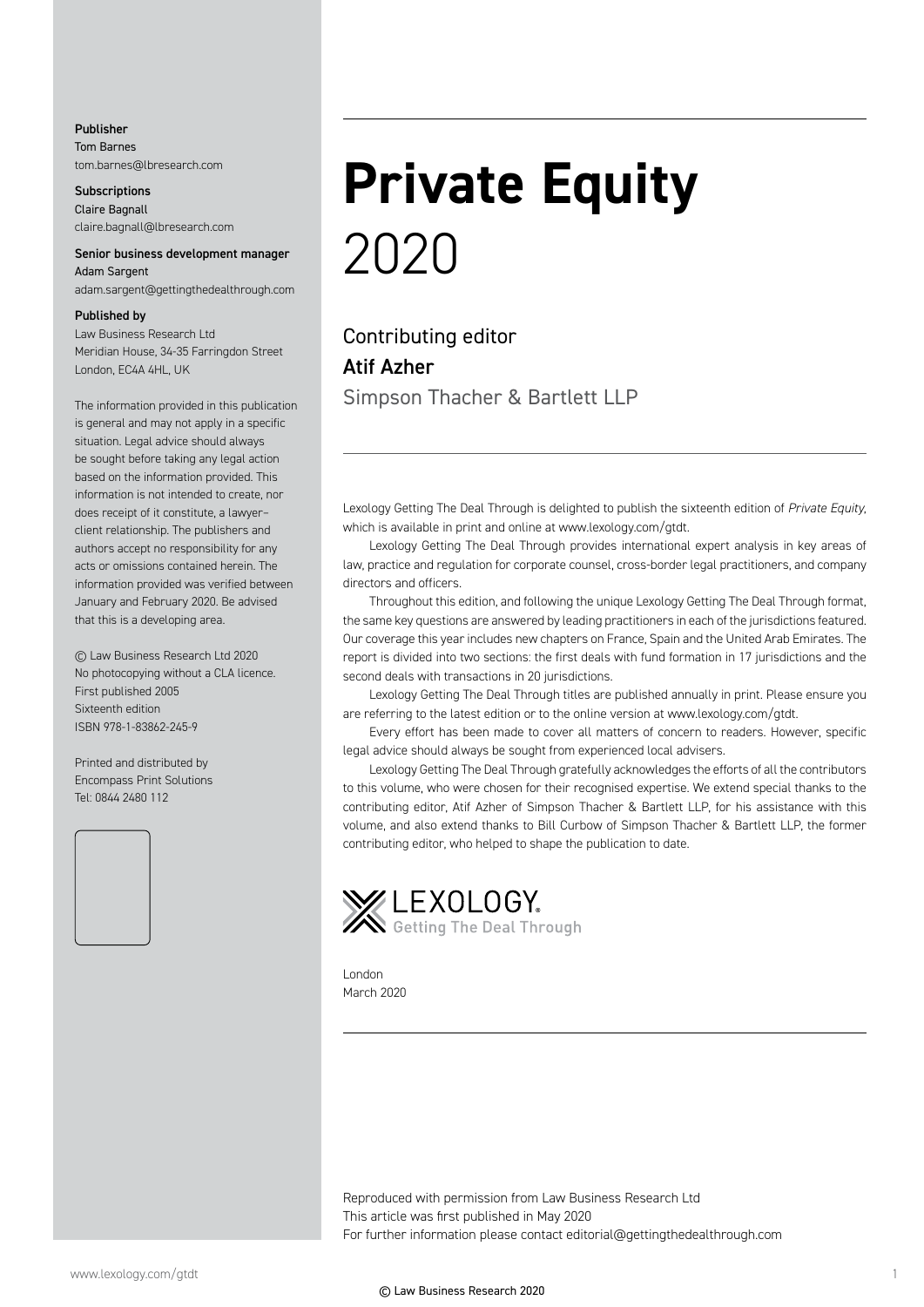### **TRANSACTIONS**

| Australia                                                                                                                                                                | 146 |
|--------------------------------------------------------------------------------------------------------------------------------------------------------------------------|-----|
| Mark Stanbridge, Anton Harris, Stuart Dullard and Ben Landau<br>Ashurst                                                                                                  |     |
| <b>Austria</b>                                                                                                                                                           | 155 |
| Florian Philipp Cvak and Clemens Philipp Schindler<br>Schindler Rechtsanwälte GmbH                                                                                       |     |
| <b>Brazil</b>                                                                                                                                                            | 162 |
| Carlos José Rolim de Mello, Alexandre Simões Pinto,<br>Bruno Sartori de Carvalho Barbosa, Patricia Eid and Vitor Arantes<br>Souza, Mello e Torres Sociedade de Advogados |     |
| <b>British Virgin Islands</b>                                                                                                                                            | 168 |
| Andrew Jowett and Rebecca Jack<br>Appleby                                                                                                                                |     |
| <b>Cayman Islands</b>                                                                                                                                                    | 174 |
| Chris Humphries and Jonathan McLean<br><b>Stuarts Walker Hersant Humphries</b>                                                                                           |     |
| <b>Croatia</b>                                                                                                                                                           | 179 |
| <b>Branko Skerlev</b><br><b>BMWC Law Firm</b>                                                                                                                            |     |
| <b>Egypt</b>                                                                                                                                                             | 184 |
| Aya Sabry and Nora Harb<br>Thebes Consultancy                                                                                                                            |     |
| <b>France</b>                                                                                                                                                            | 188 |
| Saam Golshani, Alexis A Hojabr, Estelle Philippi, Franck De Vita,<br>Samir Berlat and Alexandre Balat<br>White & Case                                                    |     |
| Germany                                                                                                                                                                  | 195 |
| Tim Kaufhold and Tobias Jäger<br>P+P Pöllath+Partners                                                                                                                    |     |
| India                                                                                                                                                                    | 202 |
| Aakash Choubey and Sharad Moudgal<br>Khaitan & Co                                                                                                                        |     |

| Japan                                                               | 212 |
|---------------------------------------------------------------------|-----|
| Asa Shinkawa and Masaki Noda                                        |     |
| Nishimura & Asahi                                                   |     |
| <b>Nigeria</b>                                                      | 219 |
| Tamuno Atekebo, Eberechi May Okoh, Oyeniyi Immanuel and             |     |
| Oluwafeyikemi Fatunmbi                                              |     |
| Streamsowers & Köhn                                                 |     |
| Saudi Arabia                                                        | 225 |
| Omar Iqbal and Razan Hassan                                         |     |
| Legal Advisors Abdulaziz Alajlan & Partners in association with     |     |
| Baker & McKenzie Limited                                            |     |
| <b>South Korea</b>                                                  | 231 |
| Je Won Lee and Kyu Seok Park                                        |     |
| Lee & Ko                                                            |     |
| <b>Spain</b>                                                        | 237 |
|                                                                     |     |
| Lucas Palomar and Bojan Radovanovic<br>Cases & Lacambra             |     |
|                                                                     |     |
| <b>Switzerland</b>                                                  | 244 |
| Patrik R Peyer, Daniela Schmucki, Till Spillmann and Philippe Weber |     |
| Niederer Kraft Frey                                                 |     |
| <b>Thailand</b>                                                     | 252 |
| Jirapong Sriwat and Apinya Sarntikasem                              |     |
| Nishimura & Asahi (Thailand) Co, Ltd                                |     |
| <b>United Arab Emirates</b>                                         | 258 |
|                                                                     |     |
| Hasan Anwar Rizvi<br>RIAA Barker Gillette (Middle East) LLP         |     |
|                                                                     |     |
| <b>United Kingdom</b>                                               | 263 |
| Michael Preston, David Billington, Michael James and                |     |
| Georgia Moorhouse                                                   |     |
| Cleary Gottlieb Steen & Hamilton LLP                                |     |
| <b>United States</b>                                                | 272 |
|                                                                     |     |

Atif Azher, Peter H Gilman, Fred de Albuquerque and Jay Higdon Simpson Thacher & Bartlett LLP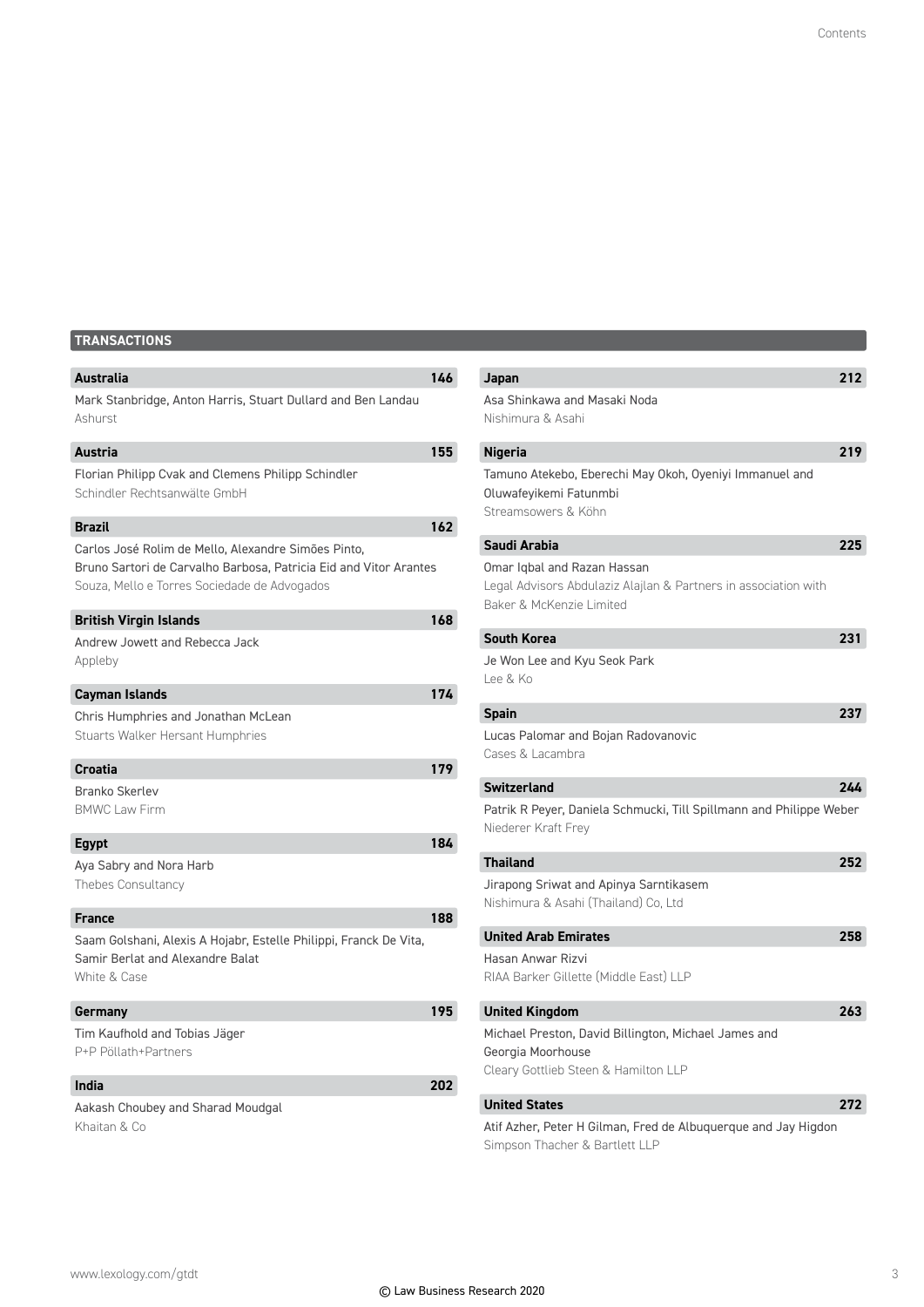# **Spain**

#### Lucas Palomar and Bojan Radovanovic

Cases & Lacambra

#### **TRANSACTION FORMALITIES, RULES AND PRACTICAL CONSIDERATIONS**

#### **Types of private equity transactions**

1 | What different types of private equity transactions occur in your jurisdiction? What structures are commonly used in private equity investments and acquisitions?

Private equity transactions mainly consist of the acquisition of controlling stakes of private companies. Acquisitions involving minority stakes are also seen.

The acquisition is typically a share deal and the consideration is typically a cash payment.

Many large transactions are managed under an auction process, and mid-market deals tend to be handled through a bilateral approach. Private equity players try to contact target companies at an early stage to get bilateral deals with an exclusivity period.

In terms of structuring, private equity funds usually acquire a controlling stake in a business and set up a special purpose acquisition vehicle (SPV). The SPV executes the investment, obtains the necessary funding (normally through a combination of debt and equity) and may incorporate as shareholders the management team that co-invests with a minority stake. If the acquisition does not entail a 100 per cent acquisition of the target, it is complemented by a shareholders' agreement that includes standard and generally accepted provisions (relating to governance, reserved matters, lock-up period, rights of first refusal, tag-along and drag-along rights, put and call rights, etc).

Most private equity deals also include incentive arrangements with the management to align them with the interests of the sponsor (see question 9).

Some private equity transactions involve listed companies (see question 14), even though those affecting private companies are much more common in Spanish practice.

#### **Corporate governance rules**

2 | What are the implications of corporate governance rules for private equity transactions? Are there any advantages to going private in leveraged buyout or similar transactions? What are the effects of corporate governance rules on companies that, following a private equity transaction, remain or later become public companies?

A distinction should be made between transactions involving private companies and those involving listed companies. As in many other jurisdictions, and as mentioned in question 16, corporate governance rules applicable to listed companies are more complex and cumbersome compared with those applicable to private companies.

Listed companies must comply with several mandatory requirements in terms of corporate governance, transparency, compliance, disclosure and stock exchange regulations. The alternative stock market (Mercado Alternativo Bursátil – MAB) is more flexible in terms of governance and compliance requirements, and it can be regarded as more attractive for companies that might not be large enough to be listed in the main stock market, as listed companies on the MAB operate within a simplified regulatory environment.

Private companies (in their various corporate forms) are much more common than listed companies in the Spanish economy. In particular, Spanish private limited liability companies are the most common corporate form among Spanish private companies. Shareholders have enough flexibility to tailor the corporate governance through the articles of association and shareholders' agreements.

The approach towards a private equity transaction is different depending on whether a private or a listed company is involved. Transactions involving private companies have much more flexibility, whereas transactions involving relevant stakes in listed companies entail mandatory takeover issues beyond certain thresholds (see question 14).

Consequently, going private has the advantage of being allowed to structure a more convenient and less cumbersome corporate governance structure from the perspective of the private equity firm.

Companies that remain public companies (ie, listed) upon a private equity transaction do not necessarily vary their corporate governance structure and, in any event, they continue subject to all the abovementioned requirements that apply to listed companies. Moreover, those that become listed pursuant to a private equity transaction must adapt their corporate governance scheme.

#### **Issues facing public company boards**

3 What are some of the issues facing boards of directors of public companies considering entering into a going-private or other private equity transaction? What procedural safeguards, if any, may boards of directors of public companies use when considering such a transaction? What is the role of a special committee in such a transaction where senior management, members of the board or significant shareholders are participating or have an interest in the transaction?

Any transaction involving a public company will be subject to the rules on insider trading and regular reporting. The board must abide by those rules. Stock exchange regulation considers any acquisition or sale of businesses as relevant information to be disclosed, which means that the listed company is obliged to announce it to the market and to the National Securities Market Commission. The board should check at what time the preparation of the transaction becomes insider information that obliges the publication of relevant information. Leakage of information and confidentiality is critical in this sense. The board should also take the necessary measures to prevent leaks.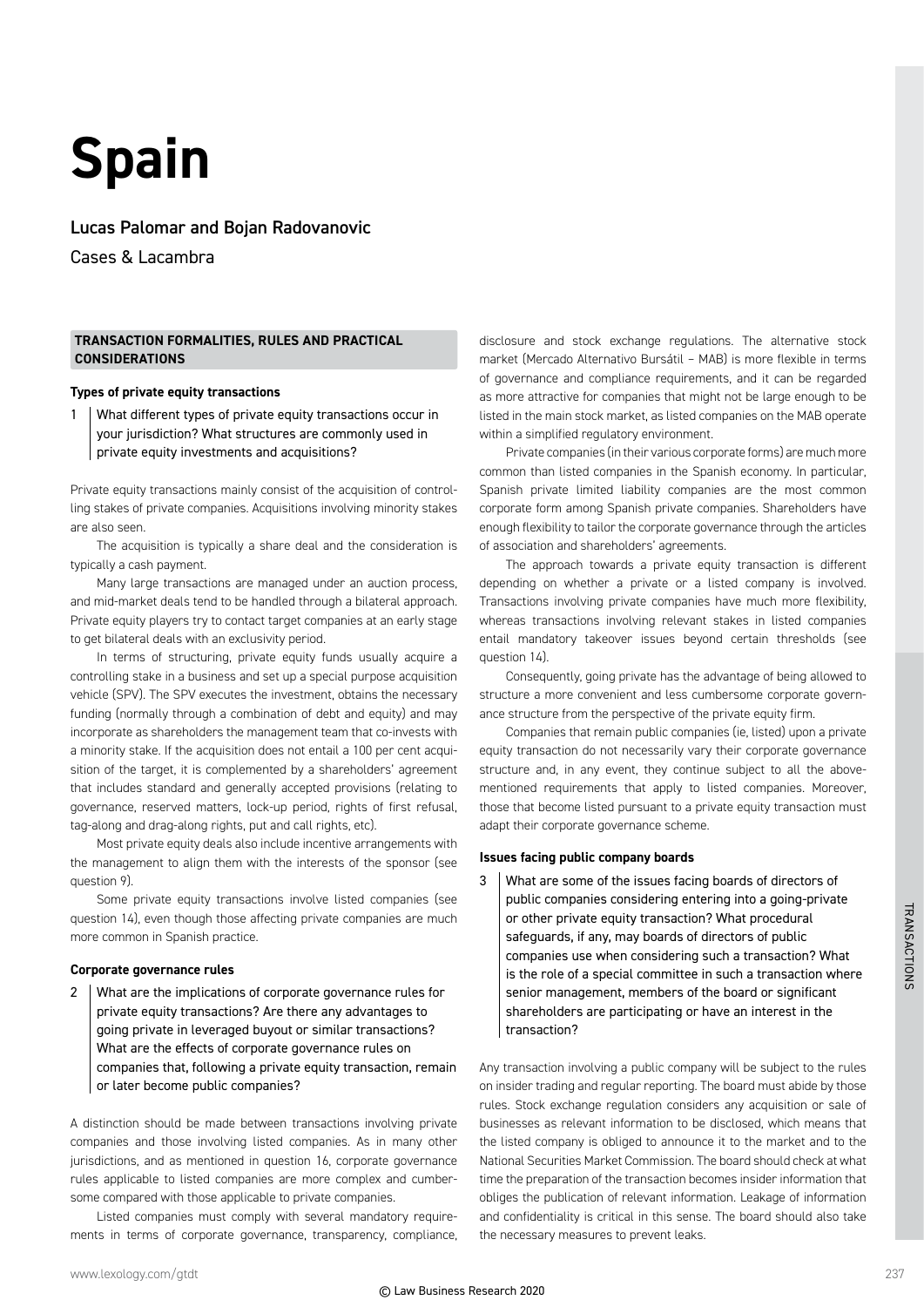Issuers of securities and, specifically, listed companies, during the study or negotiation phases of any type of legal or financial transaction that can significantly influence the price of the securities or legal instruments affected, are required to limit the knowledge of the relevant information to the essential persons, to keep a record of such persons, to warn them of their duty of confidentiality, to establish security measures, to monitor the evolution of the market and to counteract any leakage of information by publishing a relevant fact.

#### **Disclosure issues**

Are there heightened disclosure issues in connection with going-private transactions or other private equity transactions?

The disclosure system that concerns listed companies is based on the concept of 'significant participation', consisting of the acquisition or possession of 3, 5, 10, 15, 20, 25, 30, 35, 40, 45, 50, 60, 70, 75, 80 and 90 per cent of the voting rights of a listed company. The shareholders and those other persons who, regardless of the formal ownership of the shares, may dispose of the voting rights linked to the shares of a listed company must notify the National Securities Market Commission and the listed company the transfer – upwards or downwards – of those thresholds.

Going-private transactions are closely monitored by the National Securities Market Commission and broad disclosure duties are applicable. During the month following the date on which the decision to make the offer is made public, an authorisation request must be submitted to the National Securities Market Commission. The bidder must publish the offer once the authorisation is obtained, making available to the interested parties the corresponding prospectus. The board of directors of the company must write a detailed and reasoned report on the takeover public offer. There will be a term for the acceptance of the offer by the interested parties, which may not be less than 15 days or more than 70 days from the publication of the announcement.

#### **Timing considerations**

#### What are the timing considerations for negotiating and completing a going-private or other private equity transaction?

A number of factors may affect the timing of a private equity transaction.

Regarding going-private transactions, the whole process depends on the type of takeover and the particular circumstances of each case. Regular voluntary takeover bids could take approximately three to four months; if a competing takeover bid concurs, the calendar may be extended for an additional month or more. There are several matters that could potentially extend the time frame. Additionally, it should be noted that the squeeze-out procedure must take place within a period of three months after the end of the term for the acceptance of the previous public takeover. In parallel and under the same circumstances there is a right of forced sale (or put) of the remaining minority shareholders.

In general terms, private transactions depend very much on each case and can take much longer depending on the circumstances. Proprietary deals in Spain usually include: an indicative offer, together with an exclusivity agreement for a term of three to four months, followed by a due diligence phase and the negotiation of the share purchase agreement (SPA) or investment agreement. The completion of the whole process usually takes no less than three to five months. Merger control clearances or any other conditions precedent may extend the term for closing substantially. In the case of acquisitions of partial stakes, the negotiation of the shareholders' agreement may also extend the timeline (depending on the number of parties involved).

When private transactions are structured as controlled auctions, the following steps are also commonly seen: sending teasers to potential buyers; confidentiality commitments, followed by access to information memorandum; submission of non-binding indicative offers; selection of a shortlist of potential buyers; data room and other due diligence information, including vendor's due diligence report; binding offers including mark-up of the SPA; negotiations with final bidders; selection of the final bidder; confirmatory due diligence (unless this step has been completed earlier); negotiations; signing; and closing.

#### **Dissenting shareholders' rights**

What rights do shareholders of a target have to dissent or object to a going-private transaction? How do acquirers address the risks associated with shareholder dissent?

In general terms, public takeover regulations are orientated to protect the shareholders of listed companies. Apart from the preventive defensive measures a listed company may establish in its articles of association, Spanish law does not foresee a particular way for the shareholders to object to a takeover (provided, of course, that all legal requirements for the takeover are met). The way to oppose, in practice, is the non-acceptance of the offer, but that will obviously not prevent the takeover bid being successful if other shareholders approve it.

Dissenting shareholders could try to challenge the price offered by the bidder under certain circumstances, but the latter will not prevent completion of the process.

In the case of exclusion bids, which require the approval of the general shareholders' meeting of the concerned company, the resolution of the general shareholders' meeting may be challenged by minority shareholders (under the limitations and requirements applicable to the challenge of corporate resolutions).

#### **Purchase agreements**

7 What notable purchase agreement provisions are specific to private equity transactions?

As a general rule, private equity transactions include purchase agreement provisions that are similar to other types of M&A transactions. However, there are some contractual provisions that are indeed specific to private equity transactions:

- The locked box mechanism is more common than other price determination mechanisms (such as the completion accounts mechanism), as it gives certainty about the purchase price and avoids post-closing adjustments (and the potential issues and conflicts related to such adjustments). When a completion accounts mechanism is chosen, the clause governing the adjustment of the purchase price is heavily negotiated.
- The tendency is to limit conditions precedent to the very minimum, as certainty of closing is of utmost importance, especially for sellside sponsors (see question 20).
- Representations and warranties are typically very limited, and representations and warranties insurance policies are increasingly popular, most notably in large transactions (see question 15). However, private equity players acting on the buy side are very strict by requesting extensive representations and warranties and even guarantees securing the potential payment obligations of their counterparty (such as bank guarantees, escrow accounts and pledges). Certain insolvency considerations must be made when it comes to these sort of guarantees, so it is matter to be analysed on a case-by-case basis.
- With regards to restrictive covenants, non-competition and nonsolicitation obligations for a term of one or two years following the closing of the transaction are often requested by buy-side sponsors.

TRANSACTIONS

*TRANSACTIONS*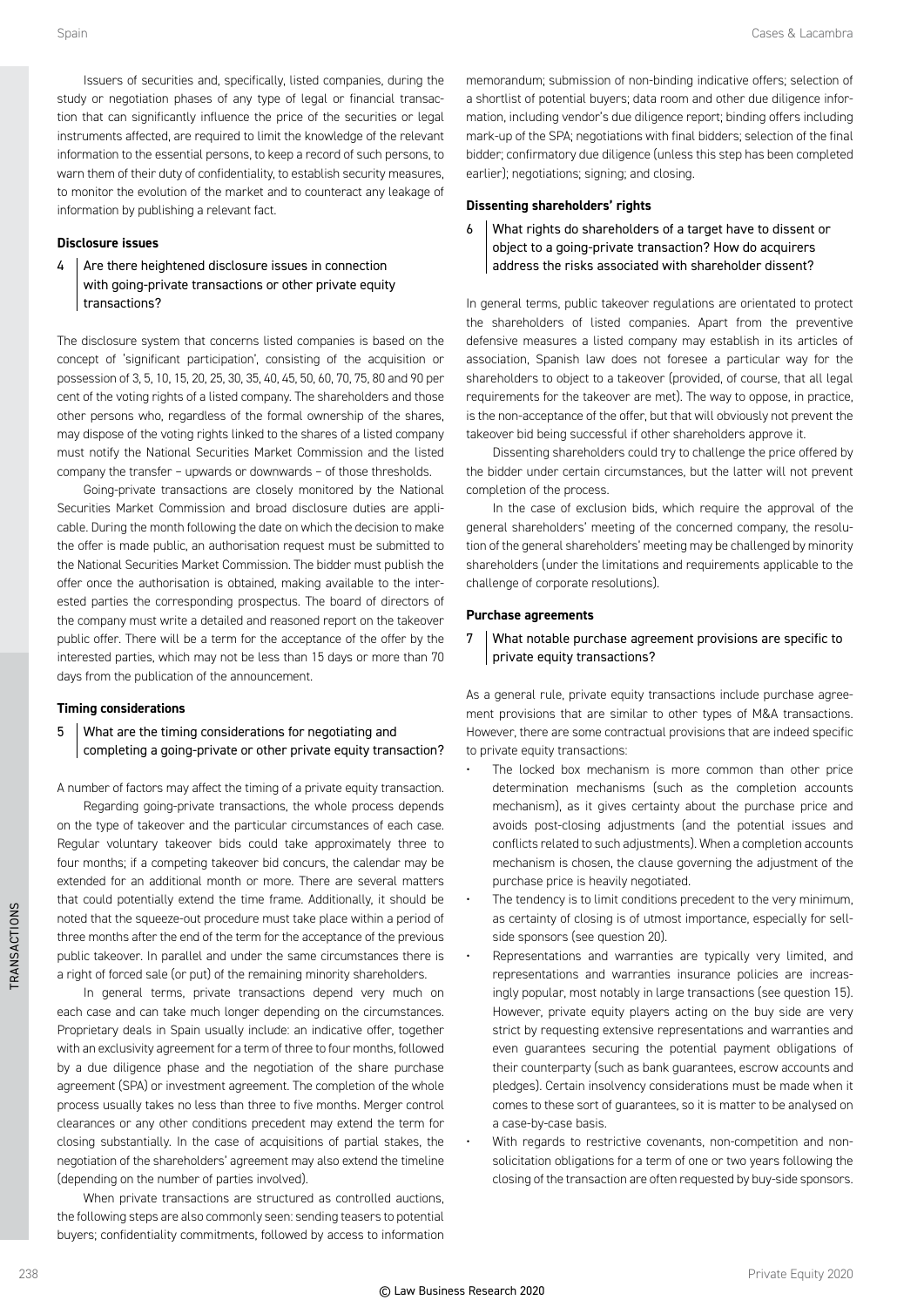#### **Participation of target company management**

8 How can management of the target company participate in a going-private transaction? What are the principal executive compensation issues? Are there timing considerations for when a private equity acquirer should discuss management participation following the completion of a going-private transaction?

Subject to the approval of the board of the target, a private equity investor may offer incentive arrangements to management, in order to align (to the extent legally possible) the interests of management with the interests of the potential acquirer. The approval may be obtained if it fits the corporate interest. The relevant incentive arrangements shall be disclosed when the offer is made public.

Most private equity deals concerning private companies also include incentive arrangements with the management so as to align them with the interest of the investor. They may include a participation in the share capital of the company and ratchets, the latter subject to the internal rate of return obtained by the private equity on the exit. Incentive arrangements also include strong transfer restrictions and sell-back commitments in case of early termination (good-leaver and bad-leaver provisions). Additionally, and to ensure the exit process, the participation of management in the share capital is subject to drag-along provisions. The determination of the fair price that allows the trigger of the drag-along is also a key issue. Private equity players typically reject agreeing to pricing arbitration clauses, since they could jeopardise a quick exit.

#### **Tax issues**

9 | What are some of the basic tax issues involved in private equity transactions? Give details regarding the tax status of a target, deductibility of interest based on the form of financing and tax issues related to executive compensation. Can share acquisitions be classified as asset acquisitions for tax purposes?

As a rule, buy-side acquisition costs related to a transaction are deductible for corporate tax purposes, although in most cases they shall be capitalised as higher cost of the shares, meaning that in an exit scenario they would reduce a potentially taxable capital gain derived from the sale.

Under certain circumstances, input value added tax (VAT) borne from transaction costs may be deductible or refundable, although particular and detailed case-by-case analysis would be required owing to the complexity of the applicable legislation and doctrine.

Spanish regulations allow the deduction of the interest expense derived from the financing of the acquisition. To achieve that, the purchase of the Spanish target may be conducted through a leveraged acquisition vehicle (Spanish holding) that forms a fiscal unity with the (operative) target company.

As a general rule, interest deduction of leveraged acquisitions are subject to a double limitation:

- first, deductibility of net financial expenses is limited to 30 per cent of the operating profit (similar to EBITDA) of the borrowing company, with a safe harbour of deductible expenses of €1 million; and
- second, when the acquired company is merged or joined to a fiscal unity, the 30 per cent EBITDA test is restricted to the operating profit of the acquiring or borrowing entity only (disregarding the operating profit of the acquired company or any other entity included in the fiscal unity).

Special rules in the case of hybrid instruments prevent the deductibility of expenses incurred with related parties to the extent that no income is subject to tax in the counterparty or this income is subject to a nominal rate below 10 per cent.

Financial expenses derived from profit participating loans granted by companies of the same group are not deductible as a rule.

Payment of interest to a non-resident lender entity is subject to withholding tax unless an exemption applies. In principle, payment of interests to a company that is resident within an EU country is exempt from taxation in Spain provided that it is the beneficiary (ie, that it meets the business purpose test). In case of lending companies outside the EU, the exemption may be provided by a double taxation treaty.

In the case of exit, capital gains derived from the sale of Spanish shares by a non-resident shareholder may be subject to taxation in Spain provided that the company is a property-rich entity (ie, when more than 50 per cent of its total assets is real estate located in Spain).

Compensation of tax loss carry-forward generated by the target company may be subject to limitation under certain circumstances when a change of control occurs; however, such limitations would not apply provided that the target company is not inactive, it carries out the same activity post-transaction and it is not qualified as a passiveincome company.

Regarding management team compensation, as a general rule executives' remuneration derived from the performance of their functions are qualified as employment income subject to a progressive scale rate of up to approximately 50 per cent. Conversely, capital income derived from dividends or sale of shares are subject to a rate of between 19 and 23 per cent. However, specific case-by-case analysis is required:

- in general, compensation schemes in the form of phantom shares, stock options, etc conditioned to the performance of the executive even if it is also associated to the evolution of the company are regarded as employment income, especially when the shares are delivered with a discount (ie, for a price below their market value);
- however, under certain circumstances the acquisition and further sale of shares by the executive may be taxed as capital income to the extent that, at least:
	- the executive becomes pure owner of the shares;
	- the shares are purchased by the executive at market value with no discount:
	- the executive holds the same economic rights as the rest of the shareholders; and
	- when purchasing the shares the executive assumes a risk derived from a potential impairment of the shares' value; and
- golden parachute and deferred compensation plans are qualified as employment income, thus they are subject to higher taxation.

Although the transfer of shares is exempt from VAT, the purchase of property-rich entities may be subject to Spanish transfer tax (of between 6 and 11 per cent) provided that the real estate assets are not linked to an economic activity.

#### **DEBT FINANCING**

#### **Debt financing structures**

 $10$  What types of debt financing are typically used to fund goingprivate or other private equity transactions? What issues are raised by existing indebtedness of a potential target of a private equity transaction? Are there any financial assistance, margin loan or other restrictions in your jurisdiction on the use of debt financing or granting of security interests?

The financing of a private equity transaction depends on the specifics of the transaction (ie, stake of the private equity firm in the case at hand, size of the transaction, number of private equity firms involved, etc). Private equity deals are typically financed with a combination of debt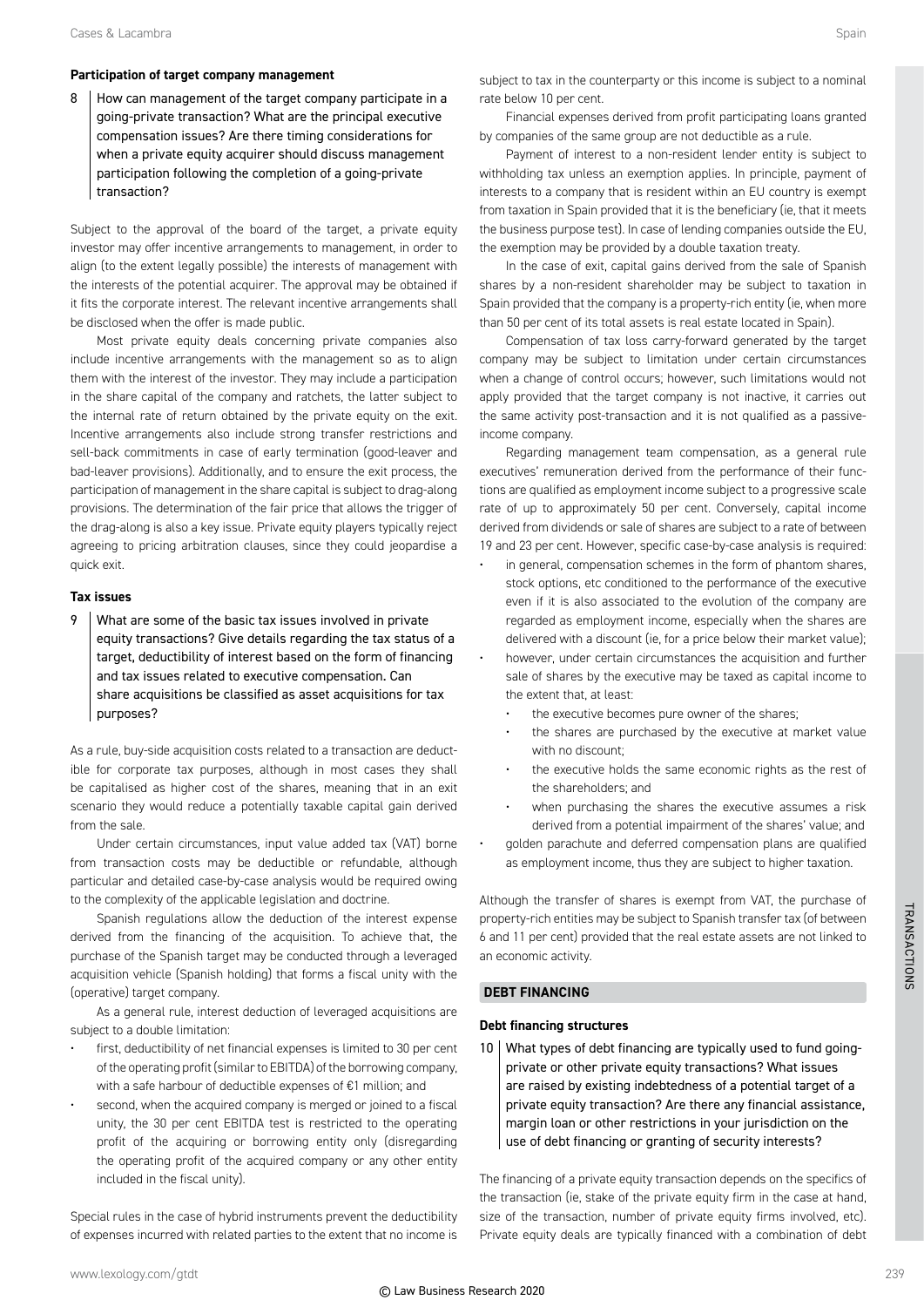and equity. Even though loans provided by banks are very common, alternative financing providers are increasingly popular (ie, debt funds).

When the target of a private equity transaction holds existing indebtedness, it is common practice to refinance the existing debt (and cancel the related security) and to enter into a new financing (and related security). Moreover, existing indebtedness agreements frequently include broad change of control provisions, which is something to bear in mind when it comes to planning the refinancing.

Spanish law prohibits funds being provided (either by way of loans, guarantees or any other kind of financial support – before or after the acquisition) by a target company to third parties in order to allow such third parties to be able to acquire shares or quotas issued by the target company or by any other company in the group of companies to which the target belongs (the scope of the prohibition depends on the corporate form of the company and therefore this matter needs to be carefully analysed on a case-by-case basis). The said financial assistance restriction is certainly broad and it is broadly interpreted in practice.

#### **Debt and equity financing provisions**

11 What provisions relating to debt and equity financing are typically found in going-private transaction purchase agreements for private equity transactions? What other documents typically set out the financing arrangements?

Provisions generally found in various other European jurisdictions are also typically found in Spanish practice.

The financing of a going-private transaction is tailored to the circumstances at hand, depending on factors such as the target company, the total financing needed, the envisaged milestones, etc. The documentation package governing the financing is usually heavily negotiated, precisely because it must be carefully tailored.

In the context of a takeover process, Spanish law sets forth certain provisions in order to ensure the payment of the consideration offered by the bidder. The bidder must hold a bank guarantee or alternative documentation evidencing that a cash deposit has been made at a financial entity that guarantees the payment of the consideration offered by the bidder.

The above-mentioned guarantee or documentation must be filed with the National Securities Market Commission.

Similar provisions apply to non-cash consideration (for the scenarios in which non-cash consideration is allowed).

#### **Fraudulent conveyance and other bankruptcy issues**

 $12$  Do private equity transactions involving debt financing raise 'fraudulent conveyance' or other bankruptcy issues? How are these issues typically handled in a going-private transaction?

Spanish law provides for a clawback action with a reach-back period of two years preceding the declaration of insolvency.

Clawback is not automatic: insolvency proceedings must be initiated (which, in Spain, take place before a judge) and it must be evidenced that the action or agreement in question was 'detrimental to the insolvency estate'. The action or agreement in question can be rescinded if the judge declares the action or agreement as detrimental.

Note that guarantees, security interests, disposals of assets, as well as other actions and agreements, are subject to the above-mentioned clawback action. Consequently, debt financing (and the security package securing the obligations assumed under the relevant financing) used in private equity transactions is subject to the said clawback action.

Bankruptcy issues are normally not very significant in going-private transactions owing to a number of factors, such as the transparency of the process, the fact that the target is listed and the possibility of a competitive takeover being launched.

In the case of actual fraud, pursuant to the Spanish Civil Code the reach-back period to bring a fraudulent conveyance action intended to rescind the contract or payment is four years. Note that, in accordance with the Spanish Civil Code, the action for rescission is subsidiary and cannot be exercised if there are other available recovery mechanisms.

#### **SHAREHOLDERS' AGREEMENTS**

#### **Shareholders' agreements and shareholder rights**

13 What are the key provisions in shareholders' agreements entered into in connection with minority investments or investments made by two or more private equity firms or other equity co-investors? Are there any statutory or other legal protections for minority shareholders?

When implementing minority investments, private equity firms try to address the following aspects in the corresponding shareholders' agreement:

- the right to have a seat in the management body (typically a board of directors). Ideally, the private equity firm will try to be overrepresented in the board of directors;
- the right to receive a wide range of information on the company and its business;
- the right to veto certain key corporate resolutions. Such a right is normally structured by setting forth a list of reserved matters for which a super-majority is required at the general shareholders' meeting (for matters that compete the general shareholders' meeting) and the board of directors' meeting (for matters that compete the board of directors);
- the right to have certain specific protections on the transfer of shares: drag-along and tag-along rights, as well as a right of first refusal. In addition, a lock-up is sometimes included in shareholders' agreements, when it is relevant for the private equity firm that a given shareholder or a group of shareholders do not transfer their shares during a certain period of time (typically the management team or the former controlling shareholder, in the case that it is of the interest of the private equity firm that they remain in the equity during a certain period of time after the closing);
- put and call rights, which are used as exit mechanisms (the trigger events are negotiated on a case-by-case basis); and
- deadlock provisions: even though deadlock provisions are not always included in shareholders' agreements, their aim is to avoid situations where shareholders cannot agree on a material issue. Although these clauses are drafted on a case-by-case basis, they normally provide a negotiation period to try to resolve the disagreement and, in case that the negotiation is not successful, one party is normally allowed – or even required – to sell its stake in the company to the other party.

The approach towards shareholders' agreements does certainly differ depending on the stake and the strategy of the private equity firm in the target company. When two or more private equity firms or other equity co-investors carry out a co-investment, the above provisions are tailored to the circumstances at hand. Provided that the stake of the co-investors is – globally – a minority investment, the above considerations would apply.

In response to the second part of the question, it should be mentioned that minority shareholders do have, as a general rule, certain statutory rights under Spanish law, such as, among others, the following (all of them being subject to some requirements and limitations):

- the right of information:
- the right to challenge corporate resolutions:

TRANSACTIONS

*TRANSACTIONS*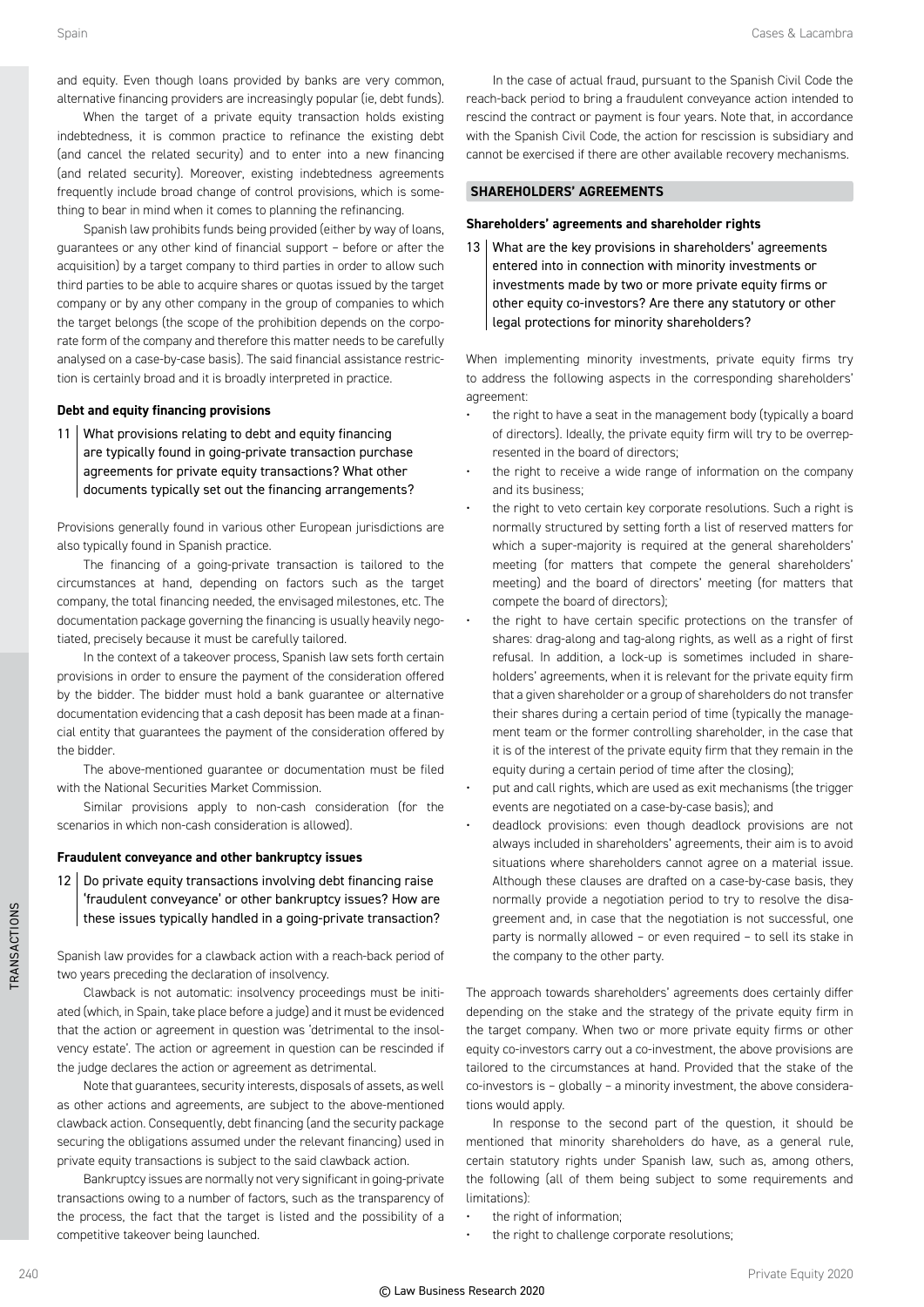- the right to take part in the allocation of profits and in the liquidation quota;
- the right to attend and vote in the general shareholders' meeting;
- the right to request the management body to call a general shareholders' meeting;
- the right to include additional items in the agenda of the general shareholders' meeting;
- the right to request that legal actions are brought against the directors; and
- the right to withdraw from the company (under certain very specific circumstances).

It is important to note that the enforceability of shareholders' agreements is a complex issue under Spanish law. To sum up, shareholders' agreements are, as a general rule, regarded as valid agreements, even though their provisions may face certain limitations when it comes to enforcement from a corporate law standpoint. Consequently, it is highly advisable that the articles of association of the relevant Spanish company mirror, to the extent legally possible, the content of the shareholders' agreement, in order to try to mitigate the referred enforcement limitations. This matter is, however, much more complex and each case requires careful analysis.

#### **ACQUISITION AND EXIT**

#### **Acquisitions of controlling stakes**

 $14$  Are there any legal requirements that may impact the ability of a private equity firm to acquire control of a public or private company?

The applicable competition and regulatory approvals (including any foreign investment restrictions) concern the acquisition of controlling stakes of both public and private companies by private equity firms (see also question 18).

Moreover, when acquiring control of a private company, restrictions on the transfer of shares set forth by law, by the articles of association and by the relevant shareholders' agreement, if and when applicable, must be taken into account.

When a private equity firm aims to acquire control of a public company, it should be taken into consideration that the thresholds for a mandatory takeover are the following:

- the direct or indirect acquisition of at least 30 per cent of the voting rights of the relevant listed company; or
- the direct or indirect acquisition of any participation below 30 per cent of the voting rights of the relevant listed company and the appointment, within 24 months following the said acquisition, of a number of board members that, together with those already appointed (if the case may be), represent more than half of the total board members.

Should either threshold be met, the private equity firm will have the obligation to launch a mandatory takeover. Mandatory takeovers are subject to a number of statutory requirements and are closely monitored by the National Securities Market Commission.

#### **Exit strategies**

15 What are the key limitations on the ability of a private equity firm to sell its stake in a portfolio company or conduct an IPO of a portfolio company? In connection with a sale of a portfolio company, how do private equity firms typically address any post-closing recourse for the benefit of a strategic or private equity acquirer?

Restrictions on the transfer of shares set forth by law, by the articles of association and by the relevant shareholders' agreement are the main limitations to be considered when a private equity firm intends to sell its stake in a portfolio company.

When an IPO is chosen as an exit mechanism, and prior to starting the IPO process, it will be necessary to ensure that the private equity firm has the appropriate mechanisms (towards the remaining shareholders) to implement the IPO process. In particular, shareholders' agreements often regulate IPO scenarios and what majorities and internal approvals need to be observed under such agreement in order to launch an IPO process.

Private equity firms are typically reluctant to give warranties (except for those to title and capacity) and, in general, to assume any contractual obligations that may give rise to an obligation to pay any amounts to the acquirer (no matter if the acquirer being a corporate or another private equity firm). Representations and warranties insurance policies are increasingly popular (especially in controlled auctions), since private equity firms – owing to the nature of their business and their internal rules and restrictions – want to avoid escrow arrangements, price retentions and, in general, the acquirer's ability to recover, totally or partially, the purchase price.

In certain transactions, management provides a limited set of representations and warranties to the acquirer, assuming therefore personal liability, provided that they receive an exit bonus. The liability assumed by management does typically not go beyond the amount of the exit bonus. These are normally cases in which management has had a significant role and the private equity firm has been limited to being a financial investor.

#### **Portfolio company IPOs**

16 What governance rights and other shareholders' rights and restrictions typically survive an IPO? What types of lock-up restrictions typically apply in connection with an IPO? What are common methods for private equity sponsors to dispose of their stock in a portfolio company following its IPO?

Corporate governance rules applicable to listed companies are more complex and cumbersome compared with those applicable to private companies. The corporate governance of a company must be adapted so that the said rules are observed following an IPO.

Having said that, Spanish law allows the execution of shareholders' agreements among shareholders of a listed company. These agreements cannot be kept confidential. Rather, they must be disclosed to the concerned company and to the National Securities Market Commission. Further, they must be deposited with the competent Commercial Registry

As in many other jurisdictions, lock-up restrictions are very common in Spanish practice in connection with IPOs. A lock-up imposes a restriction to the private equity sponsor to transfer its shares after the IPO during a limited period of time (typically a certain number of months, which varies on a case-by-case basis).

In cases in which the sponsor retains a significant amount of shares after the IPO, and once the lock-up period ends, block trades to institutional investors are a mechanism to divest a significant amount of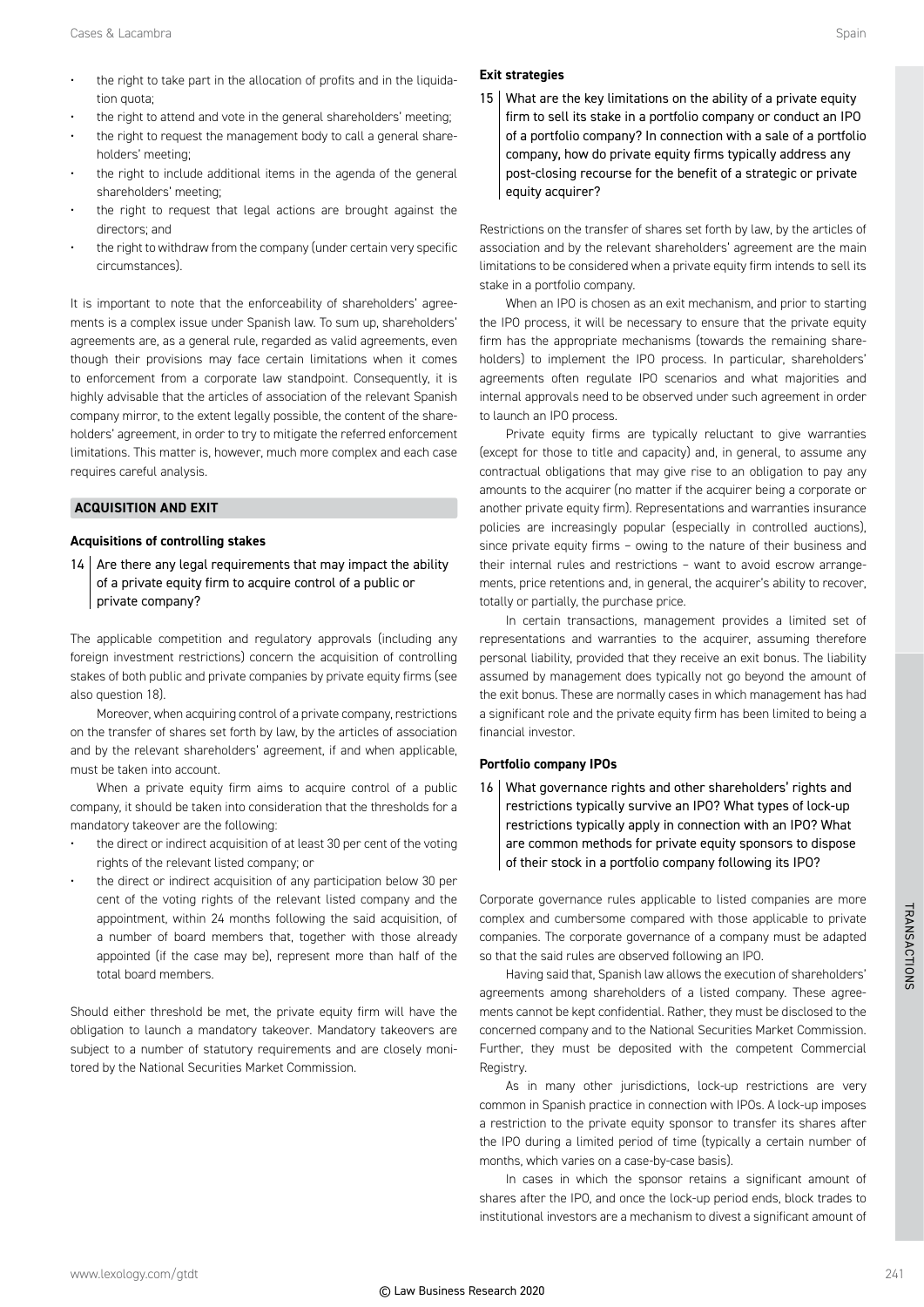#### **Target companies and industries**

17 What types of companies or industries have typically been the targets of going-private transactions? Has there been any change in industry focus in recent years? Do industry-specific regulatory schemes limit the potential targets of private equity firms?

Going-private transactions are not, as a general rule, very common in Spain, since the number of companies that are listed in the various stock exchange markets is not as significant as in certain Anglo-Saxon jurisdictions, in which going-private transactions are much more common.

In recent years, there have been various going-private transactions from different industry sectors, such as, among others:

- real estate: Sotogrande was acquired by Orion and Hispania was acquired by Blackstone;
- food: Natra was acquired by Investindustrial and Telepizza was acquired by KKR and others;
- infrastructure: Abertis was acquired by Hochtief;
- construction: Cementos Portland was acquired by FCC; and
- technology: Tecnocom was acquired by Indra.

Note that not all these transactions were led by a private equity sponsor. See also question 18.

#### **SPECIAL ISSUES**

#### **Cross-border transactions**

18 What are the issues unique to structuring and financing a cross-border going-private or other private equity transaction?

There are no remarkable specific issues concerning the financing of a cross-border private equity transaction. In any case, financial assistance and corporate benefit limitations and restrictions that may affect the non-Spanish entities involved must be carefully analysed.

In addition, a tax analysis is always performed in order to ascertain which payments flow is the most tax efficient and the structuring is implemented as a result of such tax analysis.

As to the structuring of a cross-border private equity transaction, it should be noted that Spain is an open economy and, as a general rule, foreign investments are welcome. Spain is considered the 12th economy most open to foreign direct investment according to the FDI restrictiveness index prepared by the Organisation for Economic Co-operation and Development.

Legislation on foreign investments establishes a liberalised system. However, there are rules that set forth certain restrictions or limitations on foreign investment on some key sectors, most notably on national defence-related activities. Moreover, some restrictions or limitations also apply to, among others, sectors such as gambling, audiovisual communications or certain financial services. It should be noted that the Council of Ministers can suspend this liberalised system under certain circumstances (ie, if the relevant foreign investment affects, or may affect, public powers, public order, security or public health-related activities).

Legislation on foreign investments is mainly applicable, as a general rule, to non-EU investors (even though certain rules apply to EU investors as well).

In addition, the directors of the concerned listed company may be released from their duty of passivity under certain circumstances, if the country of origin of the foreign bidder does not provide for the duty of passivity in the context of a takeover.

Antitrust clearance must be performed if and when applicable (depending on the countries involved and the relevant thresholds).

#### **Club and group deals**

19 What are some of the key considerations when more than one private equity firm, or one or more private equity firms and a strategic partner or other equity co-investor is participating in a deal?

It is highly advisable that there is an agreement among the co-investors setting forth their rights and obligations towards each other in relation to the envisaged investment. However, it is not always the case that an agreement is entered into beforehand (ie, before the signing of the relevant acquisition).

Competition laws must be taken into account regarding the sharing of information on the target company and the calculation of the relevant turnover tests.

In the event that the relevant transaction concerns a listed company, the mandatory takeover thresholds referred to in question 14 will also apply in cases in which various parties act in concert with each other by virtue of an agreement (which may be express or tacit, verbal or written) with the aim of acquiring control of a listed company.

#### **Issues related to certainty of closing**

20 What are the key issues that arise between a seller and a private equity acquirer related to certainty of closing? How are these issues typically resolved?

As a general rule, closing is only conditional on antitrust clearance and other mandatory regulatory approvals (if and when applicable).

As far as antitrust clearance is concerned, clauses governing antitrust clearance in SPAs are often drafted in a very seller-friendly way (especially in controlled auctions), 'hell or high water' provisions being quite common.

It is technically possible to subject the closing of a transaction to further conditions precedent. In practice, it is not very common to subject the closing to additional conditions, such as the lack of a material adverse change or any others, as the addition of conditions that are not due to imperative statutory provisions add uncertainty to closing and there must be a strong reason for including any of them.

Termination fees are included in some cases, in the event that either party does not show up on closing or fails to perform all closing actions and deliver all closing deliverables.

Regarding the acquisition of listed companies through takeover bids, it is possible to subject voluntary takeovers to certain conditions. Spanish law foresees a limited list of permitted conditions that voluntary takeovers may be subject to. On the contrary, mandatory takeovers cannot be subject to any conditions. However, both voluntary and mandatory takeovers can be subject to the obtaining of mandatory approvals, such as antitrust clearance or the applicable regulatory approvals.

#### **UPDATE AND TRENDS**

#### **Key developments of the past year**

21 | Have there been any recent developments or interesting trends relating to private equity transactions in your jurisdiction in the past year?

Private equity continues to be active in Spain, with buyouts reaching 85 transactions from the first to third quarters of 2019, worth €12 billion in total. This represents the highest year-to-date figure by volume on record and second by value behind 2018 (€24 billion).

TRANSACTIONS

*TRANSACTIONS*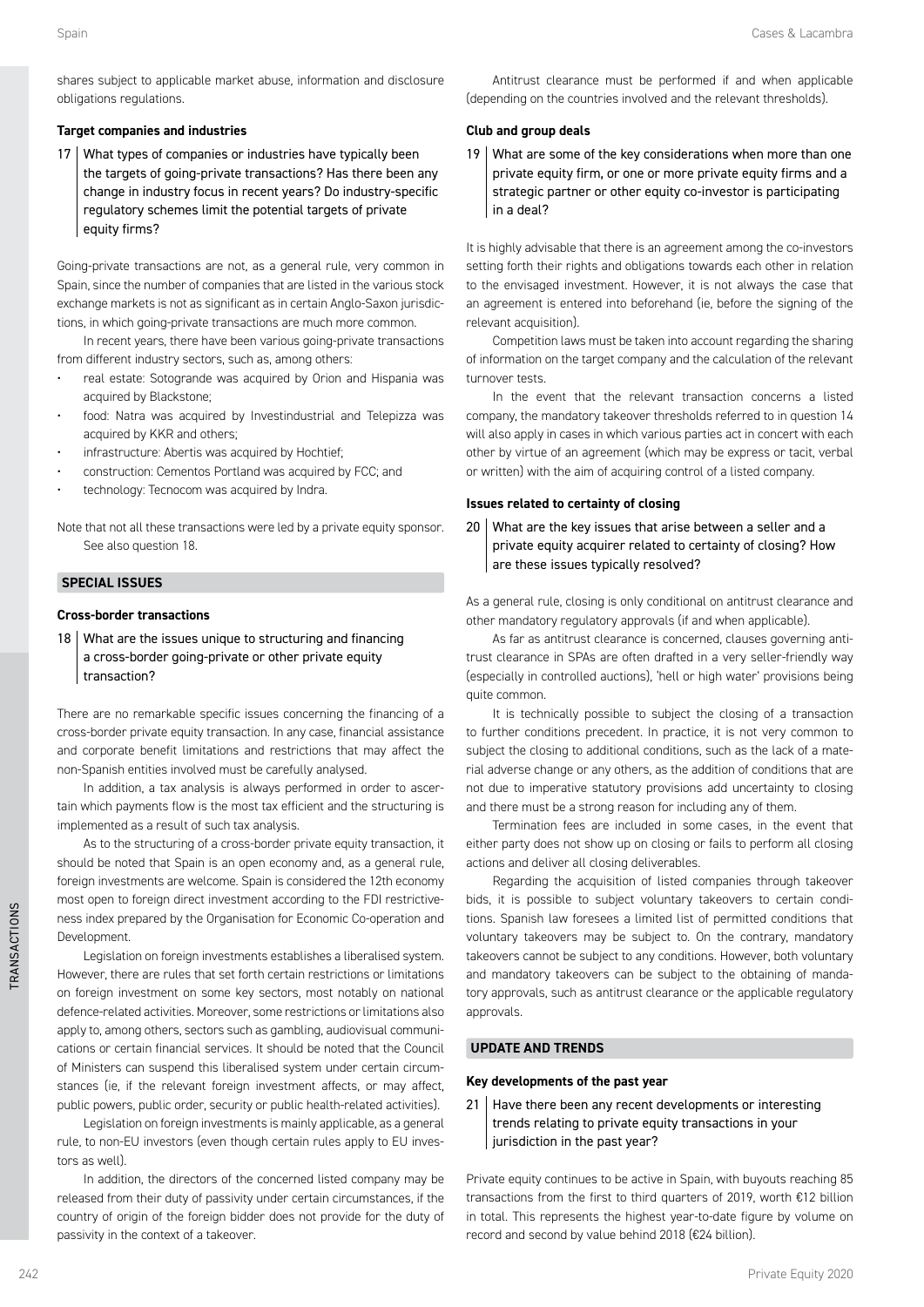The main industry sectors by deal value from the first to third quarters of 2019 in Spanish M&A deals (not limited to private equity deals) are energy, mining and utilities (21.4 per cent), leisure (14.4 per cent), consumer (14.3 per cent), business services (8.8 per cent), financial services (6.8 per cent) and real estate (6.1 per cent).

Among the top private equity deals in Spain in 2019 were:

- the acquisition of a stake in Compañía Espanola de Petróleos SA by the Carlyle Group (approximately €2.2 billion) (energy, mining and utilities);
- the acquisition of Areas SA by PAI Partners SAS (approximately €1.5 billion) (leisure); and
- the acquisition of a stake in Autopista del Sol, Concesionaria Española SA by Meridiam SAS (approximately €1.2 billion) (construction).

All the above information is taken from Mergermaket, Trend Summary Q1–Q3 2019, EMEA.

According to the Spanish Association on Private Equity (information on the first semester of 2019, released in July 2019), international private equity funds account for 82 per cent of all deals by volume.

### **CASES & LACAMBRA**

#### Lucas Palomar

lucas.palomar@caseslacambra.com

#### Bojan Radovanovic

bojan.radovanovic@caseslacambra.com

Paseo de la Castellana 8 28046 Madrid **Spain** Tel: +34 91 061 24 50

Av Pau Casals 22 08021 Barcelona Spain Tel: +34 93 611 92 32

www.caseslacambra.com